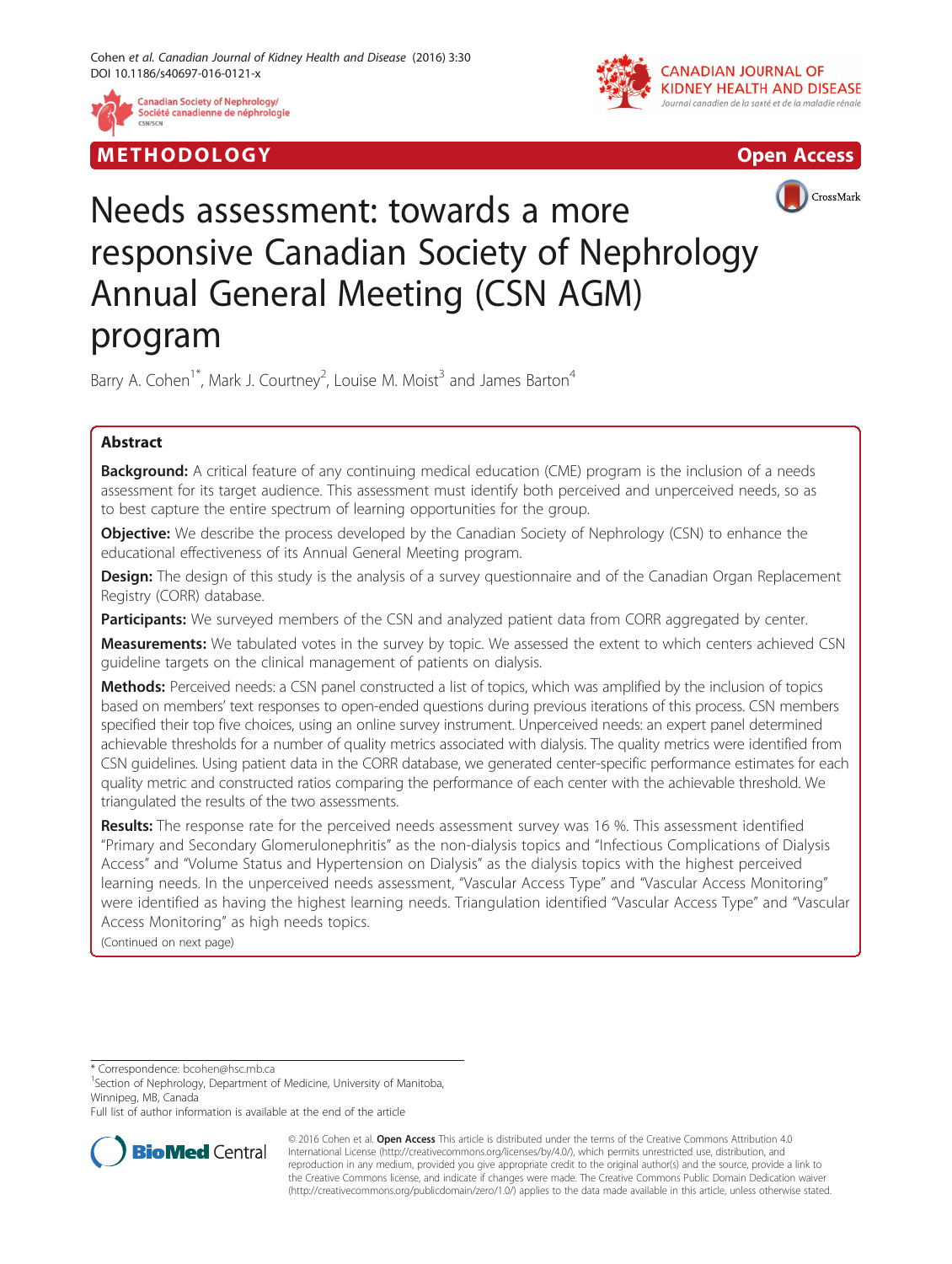## (Continued from previous page)

Limitations: Perceived needs assessment: Some topics were much more general than others, which could have led to over-selection. The response rate of 16 % limits the robustness of generalization to the membership as a whole or to all meeting attendees.

Unperceived needs assessment: The assessment was limited by the data that CORR actually collects; many aspects of general nephrology practice, including glomerulonephritis, are not covered. The level of evidence underlying the various guidelines was variable, and in some cases, poor. A validated approach to data analysis in this area is lacking.

**Conclusions:** To our knowledge, this is the first published example of a needs assessment for a nephrology CME event that considers both the perceived and unperceived needs of the membership. The results of this exercise are currently being used to assist in the development of a more responsive CME program.

Keywords: Needs assessment, Perceived needs, Unperceived needs, Environmental scan, Questionnaire, Continuing medical education, Nephrology

## Abrégé

Contexte: Un aspect crucial de tout programme d'enseignement médical continu (EMC) est l'inclusion d'une évaluation des besoins de la clientèle cible. Cet examen se doit de permettre l'identification tant des besoins perçus que des besoins non perçus afin de mieux cerner les occasions d'apprentissage pour le groupe.

Objectifs de l'étude: Cet article fait la description de la démarche mise au point par la Société de Néphrologie du Canada (SNC) dans le cadre du programme de son assemblée générale annuelle. Cette démarche vise accroître l'efficacité de la formation.

Plan de l'étude: On a procédé à l'analyse des réponses obtenues lors d'une enquête auprès des membres ainsi qu'à la consultation des métadonnées du Registre Canadien des Insuffisances et des Transplantations d'Organes (RCITO).

Participants: Le sondage a été mené auprès des membres de la SCN et on a procédé à l'examen des données du RCITO cumulées dans chaque centre de soins.

Mesures: La compilation des réponses au sondage a été effectuée par catégories. Nous avons également évalué dans quelle mesure avaient été atteints les objectifs d'orientation fixés par les lignes directrices de la SCN quant à la conduite du traitement clinique des patients sous dialyse.

Méthodologie: Un premier volet s'attardait à définir les besoins perçus. Pour ce faire, le comité de la SCN a dressé une liste de thèmes. Cette liste s'est par la suite allongée avec l'ajout de sujets tirés des réponses des membres aux questions ouvertes colligées lors des versions antérieures du sondage. Les membres de la SCN ont spécifié les cinq thèmes qu'ils jugeaient les plus importants par le biais d'un instrument de sondage en ligne. Un second volet se penchait sur les besoins non perçus. Dans ce deuxième cas, un groupe d'experts a déterminé les seuils réalisables pour un certain nombre de paramètres de la qualité associés à la dialyse. L'identification de ces paramètres était tirée des lignes directrices de la SCN. À l'aide des données des patients contenues dans le RCITO, une appréciation de la performance de chaque centre de soins a été produite pour chacun des paramètres identifiés. Des ratios ont ensuite été construits en comparant la performance de chaque centre de soins avec le seuil réalisable établi précédemment. De plus, les résultats des deux analyses ont été triangulés.

(Continued on next page)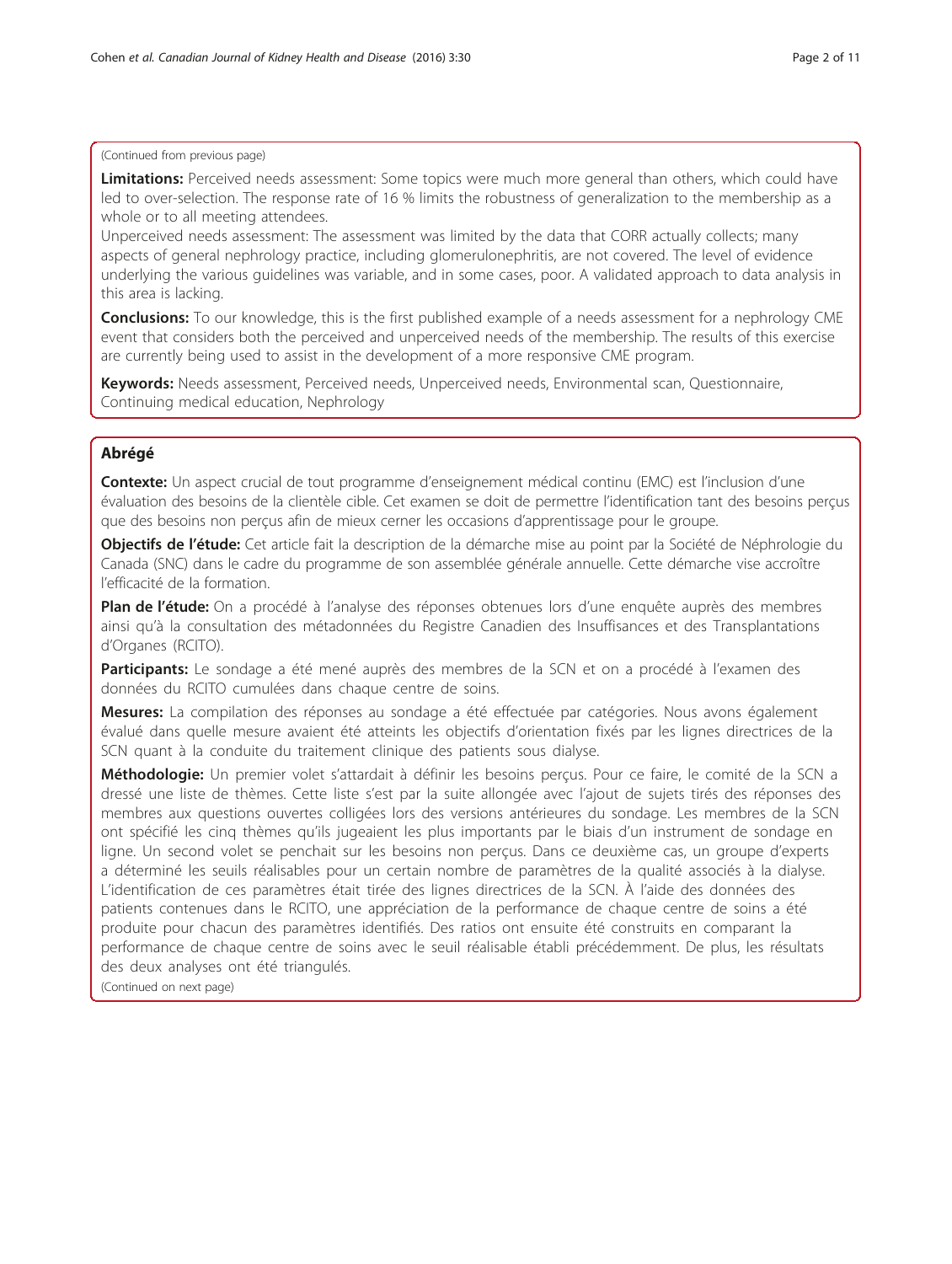## (Continued from previous page)

Résultats: Le taux de réponse pour le sondage sur l'analyse des besoins perçus a été de 16 %. Cet examen a permis d'identifier les besoins perçus à considérer en matière de formation pour les futurs néphrologues. Du côté des sujets non reliés directement à la dialyse elle-même, on retrouve la glomérulonéphrite primaire et secondaire ainsi que les complications infectieuses liées au cathéter. Quant aux sujets directement reliés à la dialyse, on a pu identifier la volémie et l'hypertension en dialyse. En ce qui concerne les besoins non perçus, le type d'accès vasculaire et la surveillance de celui-ci ont été identifiés comme étant des sujets important à couvrir lors de la formation. Ces deux derniers sujets sont également ressortis comme très importants à considérer dans les besoins de formation lors de la triangulation des résultats.

Limites de l'étude: Dans le cas des besoins perçus, certains sujets étaient de nature très générale et ceci pourrait avoir conduit à une sélection excessive. Qui plus est, le très faible taux de réponse limite la robustesse d'une généralisation des résultats à tous les membres ayant participé à l'assemblée. Du côté des besoins non perçus, l'analyse est limitée par les données du RCITO où plusieurs aspects de la pratique générale en néphrologie, notamment la prise en charge de la glomérulonéphrite, ne sont pas couverts. Le degré d'éléments probants sous-jacent les différents principes directeurs s'est avéré variable et dans certains cas, médiocre. Une approche validée face à l'analyse des données dans ce domaine est manquante.

Conclusions: À notre connaissance, cette enquête constitue la première analyse publiée des besoins, réalisée lors d'un événement d'EMC en néphrologie, qui prend en considération les besoins perçus et non perçus de ses membres. Les résultats de cet exercice sont actuellement utilisés dans le développement d'un programme d'EMC mieux adapté.

## What was known before

A needs assessment of the target audience improves the effectiveness of any continuing medical education program. This should include an assessment of both perceived and unperceived needs. For this reason, the Royal College of Physicians and Surgeons of Canada (RCPSC) has made the inclusion of such an assessment a requirement for accreditation.

#### What this adds

A needs assessment that considers both perceived and unperceived needs can be conducted for the Canadian Society of Nephrology in order to enhance the effectiveness of its Annual General Meeting program. This assessment has identified several specific topics that should be discussed at this meeting.

#### Background

The primary purpose of continuing medical education (CME) is to enhance physicians' knowledge and behavior in their respective fields, in order to improve patient health outcomes. As such, improvements in health outcomes, not increases in physician knowledge, are the ultimate goals of any CME program. A number of factors have been shown to improve the effectiveness of a CME program, including interactive programming (as opposed to didactic), inclusion of enabling, knowledge translation factors (e.g., patient educational materials), and longitudinal programming; additionally, that programming is based on a needs assessment [[1](#page-9-0)–[3\]](#page-9-0).

Indeed, the importance of a needs assessment to CME has been known for more than a generation. In 1977,

Bertram and Brooks-Bertram stated that "the gross failure to demonstrate effectiveness of CME is chiefly due to failure to identify the learning needs of practitioners and the health needs of their patients as well as inadequate evaluation methods" [[4](#page-9-0)]. This claim has been echoed by multiple authors [[1](#page-9-0)–[3\]](#page-9-0).

A needs assessment can be defined as a systematic process designed to collect and analyze information as to the specific learning needs of a particular group; the activity must therefore focus on this target group. A learning need may be defined as the measured gap between an individual's (or group's) current knowledge as compared to either (i) an agreed-upon level of knowledge (optimal knowledge) or importance of such knowledge or (ii) a gap between an accepted standard of practice and an individual's current level of practice. Perceived needs are the self-identified learning needs of the target group (i.e., the "wants" of the group). They are subjectively determined and are best exemplified by the phrase, "I know what I don't know." Unperceived needs represent discrepancies not perceived by the learners; they are objectively determined and are best exemplified by the phrase, "What I don't know that I don't know" [\[1](#page-9-0), [5](#page-9-0)].

In 2009, the Royal College of Physicians and Surgeons of Canada (RCPSC) instructed the Canadian Society of Nephrology (CSN) to conduct a learning needs assessment of the CSN membership, as part of the development of the CSN Annual General Meeting (AGM), in order to meet the accreditation requirement, as per Standard 5 of the RCPSC Accreditation Guide for Continuing Professional Development (CPD) Events for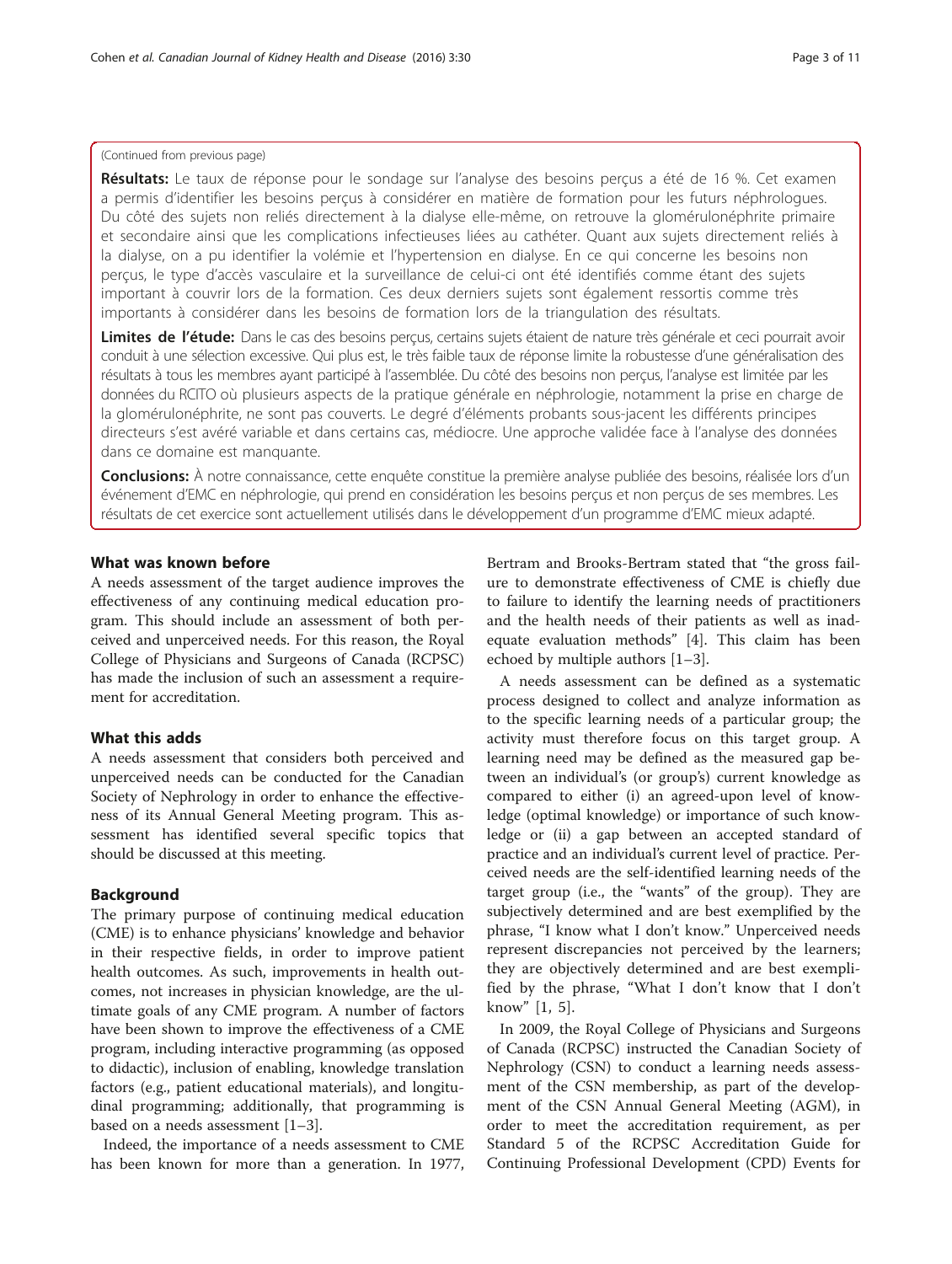Specialists. This standard further states that there must be a balance between perceived and unperceived needs, which should include strategies to identify practice standards [\[6\]](#page-9-0).

The Education Committee of the CSN (EC-CSN) subsequently developed the required needs assessment tool during 2010 and 2011 and first utilized it in the planning of the 2012 AGM. What follows is a description of the development of the needs assessment tool, as well as the results of its most recent application.

### Methods

We judged that this needs assessment did not require research ethics board review and considered participation in the survey to imply consent.

(A) Perceived needs

In the spring of 2010, a survey questionnaire was initially developed by the EC-CSN to determine which subjects (in the areas of general nephrology and dialysis) were prioritized by CSN members and other conference attendees (e.g., former and retired members, general internists who had attended previous meetings) as to their own learning needs. The topic list was first developed by looking at the topics listed on the recently developed Syllabus of Training Objectives for Nephrology Trainees—Medical Expert Role [[7\]](#page-9-0). A roundtable discussion ensued, and the final topic list was developed. At every subsequent annual EC-CSN meeting, the topic list was updated, based on the responses from the previous year. For example, if one topic was listed as a "write-in" topic by multiple respondents, then this topic appeared as a choice on subsequent years' surveys. The survey described in this paper was conducted in the spring of 2015. Potential conference attendees listed their top five topics for future AGM presentations using an online tool (surveymonkey.com). The results were tabulated, and the topics were ranked in order of membership preference. In addition, those topics specifically related to dialysis were ranked separately. Finally, topics that fell within the highest tertile of votes received were considered "high needs topics," those that fell within the middle tertile of votes received were considered "intermediate needs topics," and those that fell within the lowest tertile of votes received were considered "low needs topics."

(B) Unperceived needs

Assessment of the target group's unperceived needs was facilitated using an environmental scan—the Canadian Organ Replacement Registry (CORR)—which tracks demographic and clinical variables of all Canadian

chronic dialysis patients, including variables to assess, such as anemia management, diabetes management, and prevalent fistula rates [\[8](#page-10-0)]. Clinical outcomes of these variables were reviewed by the EC-CSN, and areas where targets were not achieved were identified as unperceived learning needs.

Various national nephrology societies (e.g., the CSN, the National Kidney Foundation (NKF)) publish guidelines for management of patients with kidney disease, on dialysis or otherwise. Medical experts from these societies systematically review the literature, rank the level of evidence, and if there is no evidence, they form an opinion statement by consensus. The guidelines are then rated on the strength to which they are recommended; for an example, see the KDOQI Clinical Practice Guideline for Hemodialysis Adequacy: 2015 Update [[9\]](#page-10-0). The societies then disseminate their guidelines via their websites, the published literature, and continuing medical education events. While individual nephrologists often disagree with many of the recommendations put forth by these guidelines, knowledge of these guidelines is integral to the practice of nephrology in Canada. As such, failure to achieve targets described in these guidelines may indicate either disagreement with them, or lack of knowledge of these guidelines, and in turn with the subject matter and literature that subsumes them.

For this analysis, data on the following parameters were generated nationally and by center, as of December 31, 2013, in order to determine achievement of published CSN/NKF guideline targets [[10](#page-10-0)]:

- 1. Prevalent hemodialysis patients using each of fistulae, grafts, and catheters as their form of vascular access
- 2. Prevalent hemodialysis patients with fistulae/grafts who are monitored via access flow or recirculation techniques
- 3. Prevalent hemodialysis patients with a sessional Kt/ V above 1.2
- 4. Prevalent peritoneal dialysis (PD) patients with a weekly Kt/V (PD + renal) above 1.7
- 5. Prevalent dialysis patients with a predialysis hemoglobin concentration of 100–120 g/L
- 6. Prevalent dialysis patients with a transferrin saturation of 20–50 %
- 7. Prevalent dialysis patients with a ferritin concentration of 100–800 ng/mL
- 8. Prevalent dialysis patients with a predialysis corrected calcium concentration of 2.1– 2.54 mmol/L
- 9. Prevalent dialysis patients with a predialysis phosphate concentration of 1.13–1.78 mmol/L
- 10. Prevalent dialysis patients with a parathyroid hormone concentration of 16.5–33.0 pmol/L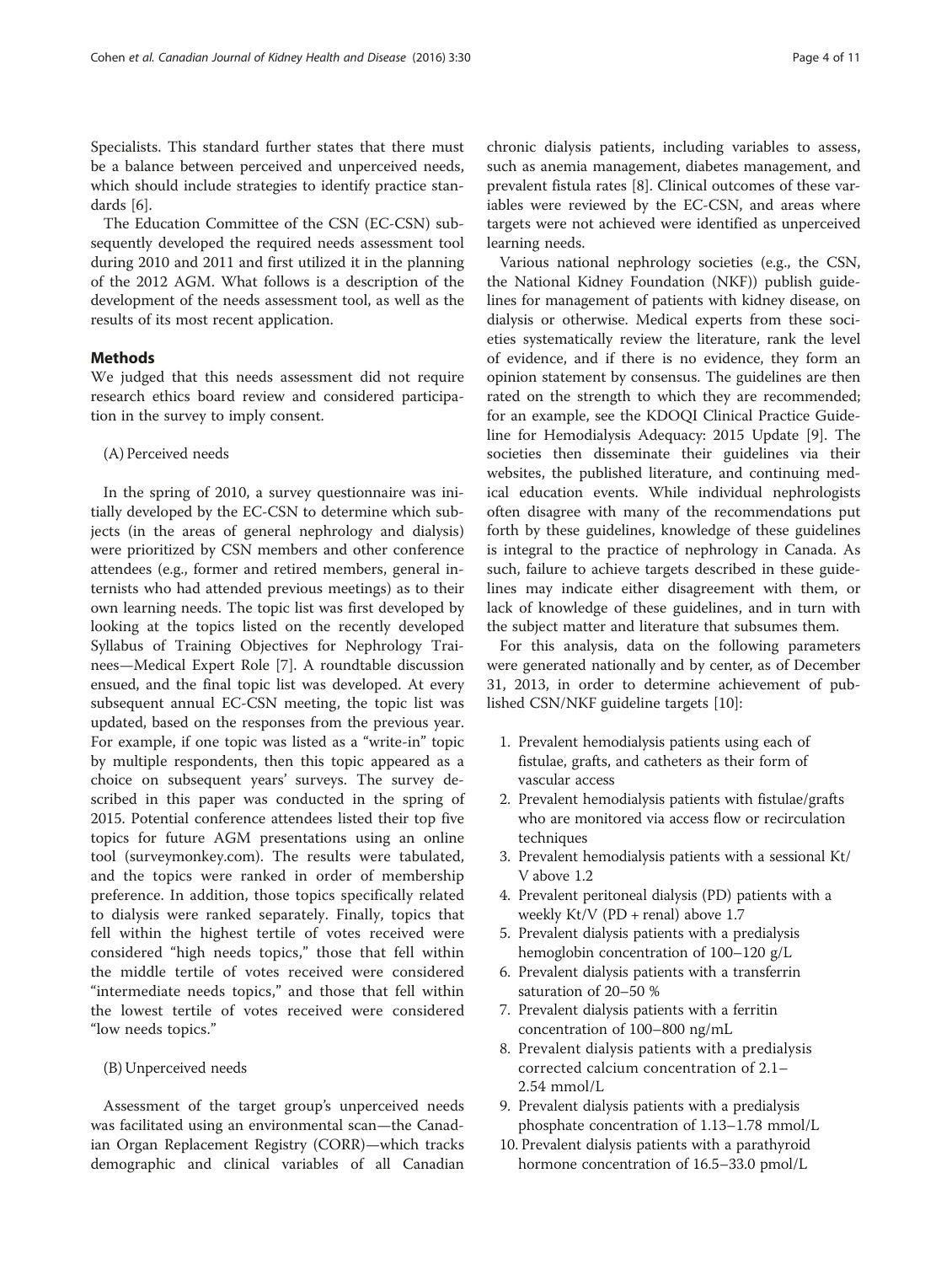- 11. Prevalent dialysis patients achieving none of the three targets in mineral metabolism
- 12. Prevalent diabetic dialysis patients with a HgbA1c less than 7.0 %

Even if knowledge of these guidelines (and agreement with them) among CSN members were perfect, it is not expected that achievement of these guideline targets would be 100 %, because factors other than knowledge deficit or nephrologist agreement could detract from such achievement. Such factors include but are not limited to (1) disease-related factors (e.g., severity); (2) patient-related factors (e.g., non-adherence with therapy); (3) health system-related factors (e.g., cost of therapy, availability of surgeons); and (4) guideline-related factors (e.g., a target range may be very narrow and therefore difficult to sustain). To get around this issue, a panel of experts from the CSN (13 experienced nephrologists from across Canada) were asked their opinions on what an acceptable achievement rate (within each dialysis unit) for each parameter would be, if knowledge/agreement thereof were perfect. In other words, the panel was asked to suggest an acceptable achievement rate (within each dialysis unit) for each guideline target if the factors listed above (disease-, patient-, health system-, and guideline-related) were taken into account. The values suggested by these experts were then pooled, and these values ("acceptable achievement rates") are shown in Table 1. For example, the panel felt that if less than 31.9 % of hemodialysis patients in a particular unit used central venous catheters, then that

unit was considered to have "achieved the guideline target." This is because there are many reasons that have nothing to do with nephrologists' knowledge/preferences to explain a high rate of catheter usage—e.g., vascular anatomy, availability of surgeons, patient preference. For another example, the panel felt that if more than 71.4 % of patients in a particular hemodialysis unit had a  $Kt/V > 1.2$ , then this unit would be considered to have "achieved the guideline target". In this fashion, nephrologists working at centers that fell below this suggested achievement rate for a particular guideline could be said to either disagree with the guideline or have a possible knowledge deficit with regard to that guideline. In both cases, a learning need would be suggested. The national rate of center failure to achieve each guideline target was then calculated and ranked from lowest to highest, to get a sense of where the greatest learning needs lied. Finally, those guideline targets that had less than a 33 % achievement rate across Canada were considered "high needs topics," those guideline targets that had an achievement rate between 33 and 66 % across Canada were considered "intermediate needs topics," and those guideline targets that had an achievement rate above 66 % across Canada were considered "low needs topics."

(C) Comparison of perceived and unperceived needs assessments

The validity of a needs assessment is improved by using multiple methods to assess for these needs and then by comparing the results obtained by each method.

Table 1 Acceptable guideline target achievement rates by parameter, within dialysis units

| Parameter                                           | Acceptable quideline target achievement rate (%) |
|-----------------------------------------------------|--------------------------------------------------|
| Prevalent HD pts using fistulae                     | >51.0                                            |
| Prevalent HD pts using catheters                    | $<$ 31.9                                         |
| Prevalent HD pts monitored via Qa                   | >68.4                                            |
| Prevalent HD pts monitored via Recirc               | >39.4                                            |
| Prevalent HD pts not monitored                      | < 15.3                                           |
| Prevalent HD pts with sessional Kt/V >1.2           | >71.4                                            |
| Prevalent PD pts with weekly Kt/V (PD + renal) >1.7 | >66.5                                            |
| Prevalent dialysis pts; [Hgb] 100-120 g/L           | >57.5                                            |
| Prevalent dialysis pts; tsat 20-50 %                | >54.8                                            |
| Prevalent dialysis pts; [ferritin] 100-800 ng/mL    | >58.0                                            |
| Prevalent dialysis pts; [Ca] 2.1-2.54 mmol/L        | >58.8                                            |
| Prevalent dialysis pts; [PO4] 1.13-1.78 mmol/L      | >52.0                                            |
| Prevalent dialysis pts; [PTH] 16.5-33.0 pmol/L      | >51.7                                            |
| Prevalent dialysis pts; 0 in target                 | <15.5                                            |
| Prevalent dialysis pts; HgbA1c <7.0 %               | >44.7                                            |

Abbreviations: HD pts hemodialysis patients, PD pts peritoneal dialysis patients, Qa access flow technique, Recirc recirculation measurement, [Hgb] predialysis hemoglobin concentration, tsat transferrin saturation, [ferritin] ferritin concentration, [Ca] predialysis corrected calcium concentration, [PO4] predialysis phosphate concentration, [PTH] parathormone concentration, 0 in target percentage of patients with zero mineral metabolism parameters ([Ca], [PO4], [PTH]) within the target range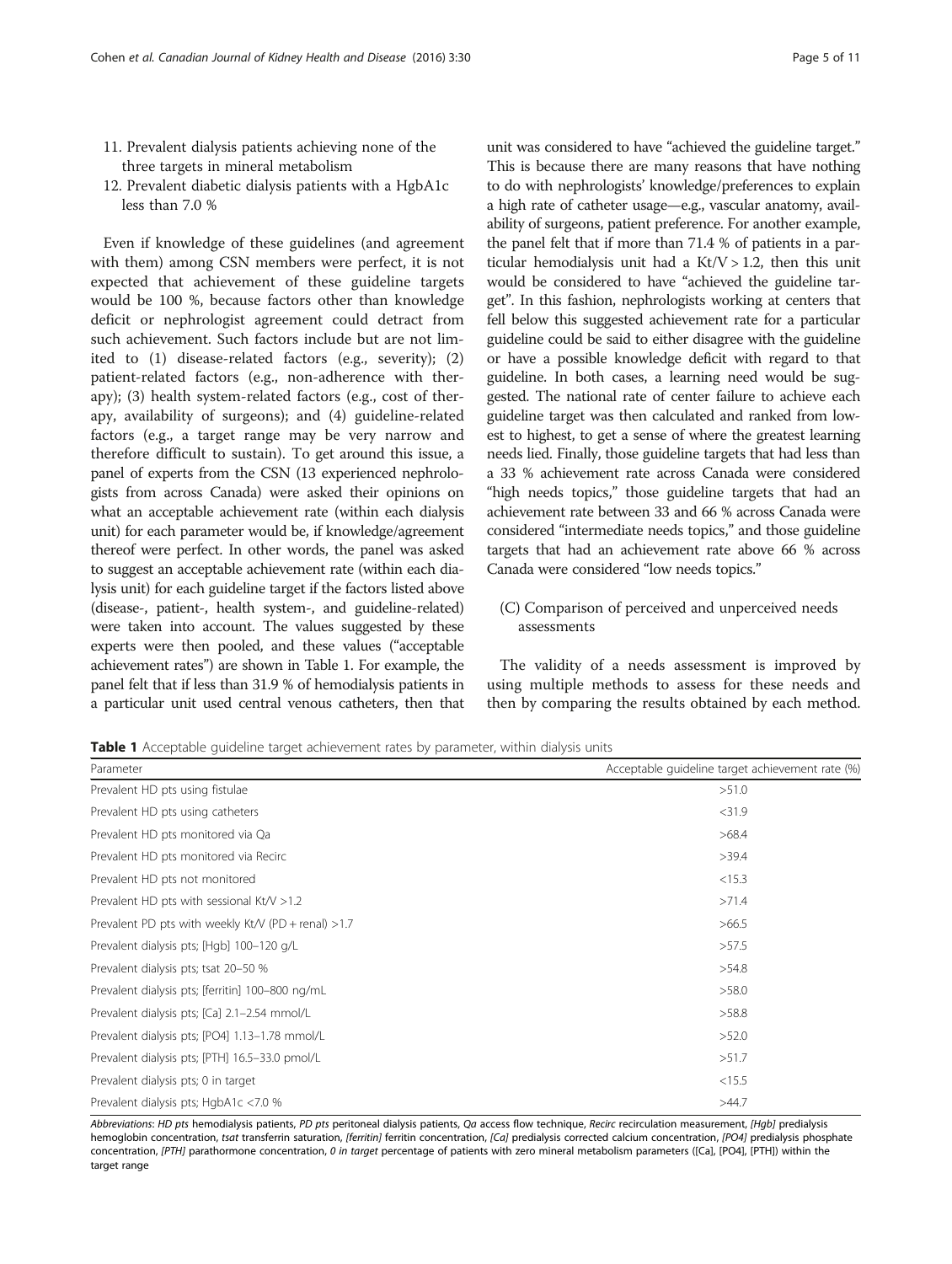This process is referred to as "triangulation." A number of chronic dialysis-related topics were assessable by multiple methods—questionnaire and achievement of guideline targets; these topics included vascular access type, vascular access monitoring, adequacy, anemia, mineral metabolism, and metabolic issues (e.g., diabetes control). Based on the methods described in sections A and B above, each of the chronic dialysis-related topics was rated as either "high needs," "intermediate needs," or "low needs" for each of the perceived and unperceived needs assessments. The results of the two assessments were then compared, qualitatively, in order to define the overall need.

### Results

#### (A) Perceived needs assessment

The results of the survey are shown in Tables 2 and [3](#page-6-0). Altogether, 171 (16.0 %) potential conference attendees responded. Overall, the CSN membership was most interested in the general nephrology topics of "Primary and Secondary Glomerulonephritis," "Transplant Issues for the General Nephrologist," "General CKD Prevention – proteinuria, lipids, BP," "Fluids/Electrolytes/Acid-Base," and "Geriatric Nephrology." As for chronic dialysis topics, the membership was most interested in "Volume Status and Hypertension in Dialysis," "Dialysis Access – Infectious Complications (HD and PD)," "Dialysis Program Administration," "Cardiovascular Disease in CKD and Dialysis," and "Hemodialysis Access – Timing, Selection, Surveillance,

Table 2 Perceived needs assessment for the 2016 CSN AGM

Intervention." There was limited interest in "General CKD Staging - Scr, Ccr, Cockcroft-Gault, eGFR," "Metabolic Issues in CKD and Dialysis – lipids, diabetes management," and "Psychosocial Issues and Palliative Care in Nephrology." The topics listed as "Other" were write-in topics; as such, the number of votes for each is expected to be low.

#### (B) Unperceived needs assessment

The results of this assessment are shown in Table [4](#page-7-0), which shows the overall achievement rates nationally, by center, with the various guideline targets. The second column reports the number of centers that submitted data regarding the particular parameter. To arrive at the data in the third column, CORR first reported the percentage of patients for each center that fell within the desired target range. The CSN expert panel then determined what an acceptable achievement rate for each guideline target (as relates to each parameter) for each center should be, assuming that knowledge/agreement of said guideline within the center were perfect. Column 3 therefore represents the number of centers that met this target. The fourth column is the ratio of column 3 to column 2 and therefore represents the percentage of centers considered to have achieved each guideline target at an acceptable rate.

As can be seen from the first column, there are six broad areas where data and guidelines are available—hemodialysis access, access monitoring, adequacy, anemia, mineral metabolism, and diabetes mellitus. Within each broad area, there are between two and eight individual

| Rank           | Topic                                                               | Votes          | % of all votes |
|----------------|---------------------------------------------------------------------|----------------|----------------|
|                | Volume Status and Hypertension in Dialysis                          | 40             | 23.4           |
| $\overline{2}$ | Dialysis Access - Infectious Complications (HD and PD)              | 31             | 18.0           |
| 3              | Dialysis Program Administration                                     | 30             | 17.5           |
| 4              | Cardiovascular Disease in CKD and Dialysis                          | 27             | 15.8           |
| 4              | Hemodialysis Access - timing, selection, surveillance, intervention | 27             | 15.8           |
| 6              | Outcomes in Dialysis including Adequacy and Timing                  | 24             | 14.0           |
| 7              | Dialysis Modality Selection                                         | 21             | 12.3           |
| 8              | Nocturnal/Quotidian Dialysis                                        | 20             | 11.7           |
| 9              | Exercise/Rehab in CKD and Dialysis                                  | 18             | 10.5           |
| 10             | Anemia Management in CKD and Dialysis                               | 17             | 9.9            |
| 10             | Mineral Metabolism in CKD and Dialysis                              | 17             | 9.9            |
| 12             | Nutrition in CKD and Dialysis                                       | 15             | 8.8            |
| 13             | Metabolic Issues in CKD and Dialysis - lipids, diabetes             | 12             | 7.0            |
| 14             | Psychosocial Issues and Palliative Care in Nephrology               | 11             | 6.4            |
| 15             | OTHER: "PD"                                                         | $\overline{4}$ | 2.3            |
| 16             | OTHER: Acute Dialysis Modality Selection                            | 2              | 1.8            |
|                |                                                                     |                |                |

Chronic dialysis topics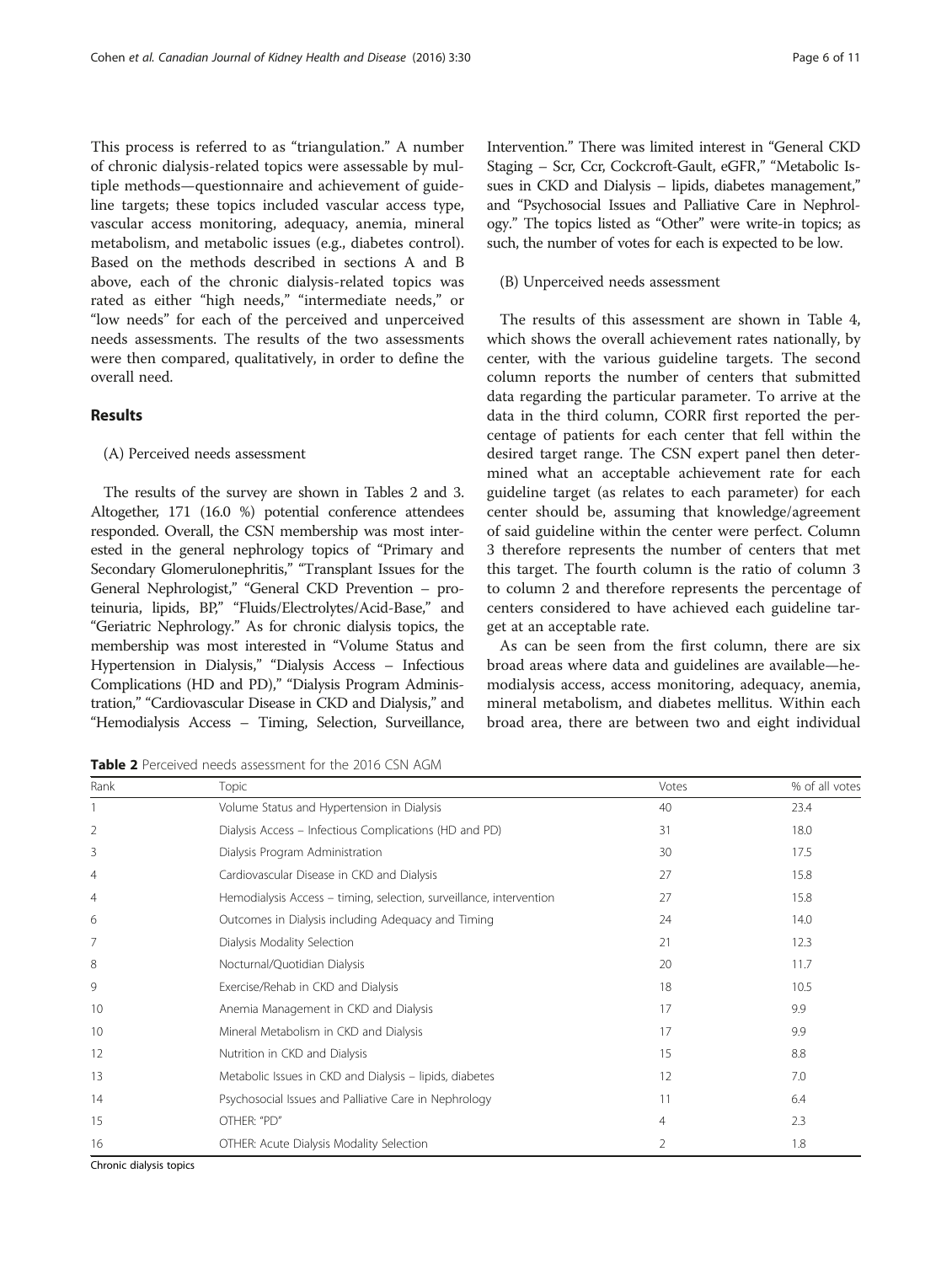| Rank           | Topic                                                 | Votes          | % of all votes |
|----------------|-------------------------------------------------------|----------------|----------------|
| 1              | Secondary GN                                          | 40             | 23.4           |
| 2              | General CKD prevention - proteinuria, lipids, BP      | 37             | 21.6           |
| 3              | Primary GN                                            | 35             | 20.4           |
| $\overline{4}$ | Transplant Issues for the General Nephrologist        | 33             | 19.3           |
| 5              | Fluids/Electrolytes/Acid-base                         | 32             | 18.7           |
| 6              | Geriatric Nephrology                                  | 31             | 18.0           |
| 7              | Ethics in Nephrology                                  | 29             | 17.0           |
| 8              | Pregnancy and Renal Disease                           | 28             | 16.4           |
| 9              | Tubulointerstitial Nephritis                          | 21             | 12.3           |
| 10             | Ischemic Nephropathy and Renovascular Hypertension    | 20             | 11.7           |
| 11             | ARF/AKI - Staging and Therapy                         | 19             | 11.1           |
| 12             | Diabetic Nephropathy                                  | 18             | 10.5           |
| 13             | Essential Hypertension                                | 17             | 9.9            |
| 13             | Genetic Diseases including PCKD                       | 17             | 9.9            |
| 13             | Radiographic Interventions and the Kidney             | 17             | 9.9            |
| 16             | Thrombotic Microangiopathy                            | 16             | 9.4            |
| 16             | Nephrolithiasis                                       | 16             | 9.4            |
| 16             | Management of Overdoses                               | 16             | 9.4            |
| 19             | General CKD Staging - Scr, Ccr, Cockcroft-Gault, eGFR | 12             | 7.0            |
| 20             | OTHER: CAKUT                                          | $\overline{4}$ | 2.3            |
| 20             | OTHER: CKD Screening                                  | $\overline{4}$ | 2.3            |
| 20             | OTHER: Renal Pathology                                | 4              | 2.3            |
| 23             | OTHER: Onconephrology                                 | 1              | 0.6            |
| 23             | OTHER: CQI                                            | 1              | 0.6            |

<span id="page-6-0"></span>Table 3 Perceived needs assessment for the 2016 CSN AGM

General nephrology topics

parameters for which data are available. Within each of these six broad areas, the totals for each parameter are summed, and an overall achievement rate for each broad area has been calculated—shown in boldface.

Based on these overall achievement rates for each broad area, it can be concluded that the greatest potential knowledge deficit, and therefore unperceived learning need, is in the area of vascular access creation. Mineral metabolism comes in second place, followed by access monitoring. The broad areas with the highest rates of guideline target achievement and therefore the lowest unperceived learning needs are in the areas of anemia and diabetes mellitus management.

## (C) Triangulation—comparison of perceived and unperceived needs assessments

Table [5](#page-8-0) shows the results of this triangulation. Each topic was classified qualitatively as being a "high needs topic," an "intermediate needs topic," or a "low needs topic," for each technique that assessed it. From this

table, it can be seen that, for the dialysis-related topics, "Vascular Access Type" and "Vascular Access Monitoring" were determined to be areas with the highest learning needs, and "Metabolic Issues (DM)" and "Anemia Management" were determined to be topics with the lowest learning needs.

## **Discussion**

The EC-CSN is in the process of using the results of the above described needs assessment in the planning of the 2016 CSN AGM. As mentioned, the issues with the highest identified perceived and/or unperceived learning needs include topics related to glomerulonephritis and to vascular access on dialysis.

To our knowledge, this is the first published example of a needs assessment for a nephrology CME event that considers both perceived and unperceived needs. That being said, there are numerous published examples of needs assessments for CME. Most of these are perceived needs assessments that utilize survey questionnaires, including Curran et al. in 2007 (family medicine CME in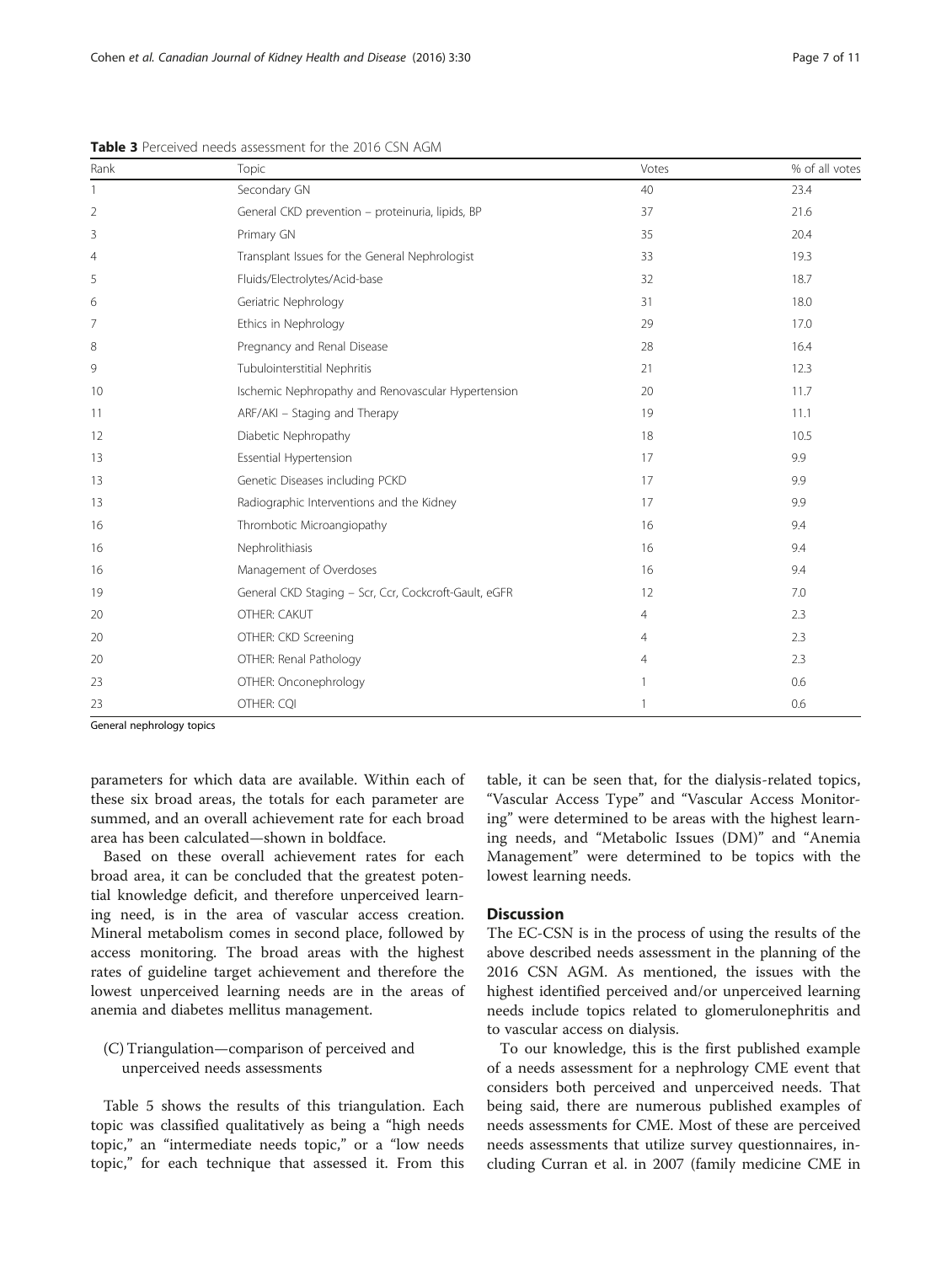| Parameter                             | Centers submitting data | Centers with an acceptable<br>guideline target achievement rate | Percentage of centers with an acceptable<br>guideline target achievement rate |  |
|---------------------------------------|-------------------------|-----------------------------------------------------------------|-------------------------------------------------------------------------------|--|
| 1. HD access                          |                         |                                                                 |                                                                               |  |
| AVF rate                              | 76                      | 23                                                              | 30.2                                                                          |  |
| Catheter rate                         | 76                      | 6                                                               | 7.9                                                                           |  |
| Total access rate                     | 152                     | 29                                                              | 19.1                                                                          |  |
| 2. Access monitoring                  |                         |                                                                 |                                                                               |  |
| AVF-Qa                                | 76                      | 46                                                              | 60.5                                                                          |  |
| AVF-Recirc                            | 76                      | 24                                                              | 31.6                                                                          |  |
| AVF-NM                                | 76                      | 49                                                              | 64.5                                                                          |  |
| AVG-Qa                                | 57                      | 40                                                              | 70.2                                                                          |  |
| AVG-Recirc                            | 57                      | 19                                                              | 33.3                                                                          |  |
| AVG-NM                                | 57                      | 46                                                              | 80.1                                                                          |  |
| <b>Total monitoring</b>               | 399                     | 224                                                             | 56.1                                                                          |  |
| 3. Adequacy                           |                         |                                                                 |                                                                               |  |
| HD                                    | 75                      | 36                                                              | 48.0                                                                          |  |
| PD                                    | 38                      | 36                                                              | 94.7                                                                          |  |
| <b>Total adequacy</b>                 | 113                     | 72                                                              | 63.7                                                                          |  |
| 4. Anemia                             |                         |                                                                 |                                                                               |  |
| [Hgb]-HD                              | 76                      | 56                                                              | 73.7                                                                          |  |
| Tsat-HD                               | 76                      | $70\,$                                                          | 92.1                                                                          |  |
| [ferritin]-HD                         | 74                      | 55                                                              | 74.3                                                                          |  |
| [Hgb]-PD                              | 51                      | 22                                                              | 43.1                                                                          |  |
| Tsat-PD                               | 50                      | $48\,$                                                          | 96.0                                                                          |  |
| [ferritin]-PD                         | 50                      | 46                                                              | 92.0                                                                          |  |
| <b>Total anemia</b>                   | 377                     | 297                                                             | 78.8                                                                          |  |
| 5. MM                                 |                         |                                                                 |                                                                               |  |
| $[Ca]$ -HD                            | 76                      | 69                                                              | 90.8                                                                          |  |
| $[PO4]$ -HD                           | 76                      | 19                                                              | 25.0                                                                          |  |
| [PTH]-HD                              | 76                      | $\mathbb O$                                                     | $0.0\,$                                                                       |  |
| 0 in target-HD                        | 76                      | 55                                                              | 72.4                                                                          |  |
| $[Ca]$ -PD                            | 51                      | 41                                                              | 80.4                                                                          |  |
| $[\mathsf{PO4}]\text{---}\mathsf{PD}$ | $51\,$                  | 29                                                              | 56.9                                                                          |  |
| $[PTH]$ -PD                           | 50                      | $\mathbf{1}$                                                    | 2.0                                                                           |  |
| 0 in target-PD                        | 50                      | 39                                                              | 78.0                                                                          |  |
| <b>Total MM</b>                       | 506                     | 253                                                             | $50.0\,$                                                                      |  |
| 6. DM                                 |                         |                                                                 |                                                                               |  |
| HgbA1c-HD                             | $75\,$                  | 66                                                              | 88.0                                                                          |  |
| HgbA1c-PD                             | 51                      | 31                                                              | 60.8                                                                          |  |
| <b>Total DM</b>                       | 126                     | 97                                                              | 77.0                                                                          |  |

<span id="page-7-0"></span>

| <b>Table 4</b> Unperceived needs assessment for the 2016 CSN AGM—achievement rates for various quidelines targets |  |  |  |  |
|-------------------------------------------------------------------------------------------------------------------|--|--|--|--|
|                                                                                                                   |  |  |  |  |

Abbreviations: HD hemodialysis, PD peritoneal dialysis, AVF arteriovenous fistula, AVG arteriovenous graft, Qa access flow technique, Recirc recirculation measurement, NM not monitored, [Hgb] predialysis hemoglobin concentration, Tsat transferrin saturation, MM mineral metabolism, [Ca] predialyis corrected calcium concentration, [PO4] predialysis phosphate concentration, [PTH] parathormone concentration, 0 in target number of centers with zero mineral metabolism parameters within the target range, DM diabetes mellitus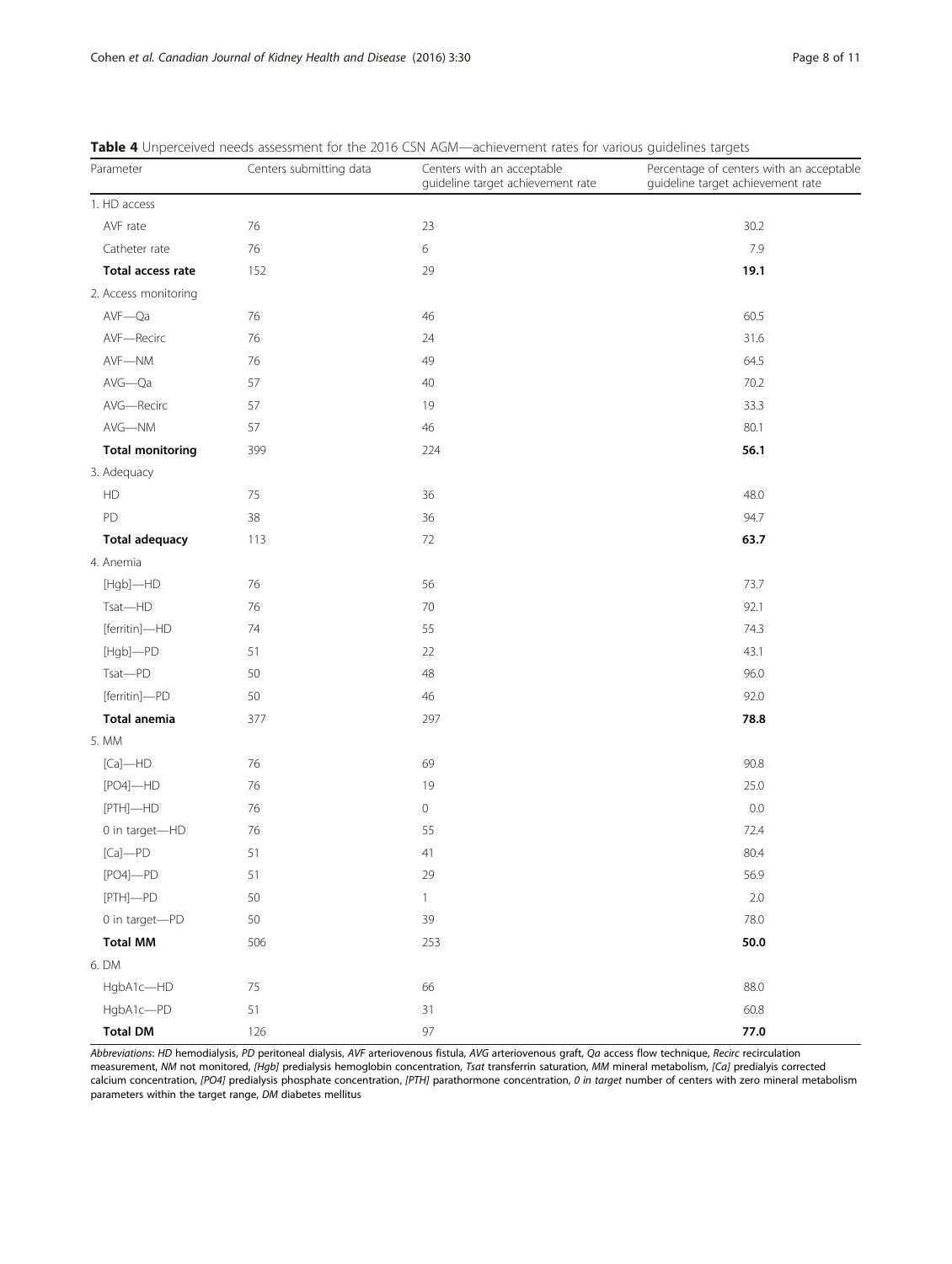<span id="page-8-0"></span>Table 5 Triangulation of needs assessment for dialysis topics

|                       | Survey             | Achievement of<br>guideline targets |
|-----------------------|--------------------|-------------------------------------|
| Vascular access type  | High needs         | High needs                          |
| Access monitoring     | High needs         | Intermediate needs                  |
| Adequacy              | Intermediate needs | Intermediate needs                  |
| Mineral metabolism    | I ow needs         | Intermediate needs                  |
| Metabolic issues (DM) | I ow needs         | Low needs                           |
| Anemia management     | I ow needs         | I ow needs                          |

Canada) [[11\]](#page-10-0), Turner et al. in 2006 (multiple sclerosis in the USA) [\[12](#page-10-0)], Turner et al. in 2004 (occupational medicine) [[13\]](#page-10-0), and Purdy in 2002 (migraine) [\[14\]](#page-10-0). Dupuis et al. conducted a perceived needs assessment related to Crohn's disease that utilized a triangulated, mixedmethod approach—questionnaire plus semi-structured interview [[15](#page-10-0)].

There are also examples of unperceived needs assessments for CME: Aeschilmann et al. utilized a multiple choice quiz to assess learning needs for rheumatology CME [\[16](#page-10-0)]. Klein et al. utilized an environmental scan, in the form of an electronic clinical practice audit, to conduct their needs assessment for family medicine CME in Canada [\[17\]](#page-10-0). Finally, Laidlaw et al. conducted a needs assessment of general practitioners for malignant melanoma that utilized multiple methods and considered both perceived and unperceived needs—surveys of general practitioners and specialists (perceived needs), plus literature review and advisory group recommendation review (unperceived needs) [\[18\]](#page-10-0).

There are a number of accepted techniques for conducting perceived needs assessments for CME. The tool most commonly used is the survey questionnaire, which elicits written responses to multiple questions. Strengths of this technique include efficiency in terms of material and human resources, their ability to address a wide range of topics, and the fact that the information can be returned in a standardized fashion (if, for example, multiple choice questions are used). Conversely, problems can arise when response rates are low (sometimes necessitating expensive follow-up efforts) and if the surveys themselves are poorly constructed [\[19](#page-10-0)]. The EC-CSN selected this method for its perceived needs assessment because of these indicated strengths.

Additional published strategies for perceived needs assessments include interviews and focus groups ("group interviews"). These methods acquire personalized, indepth information; in focus groups, members draw from one another to enhance the information provided. These, however, are very time-consuming and resourceintensive to conduct [[5\]](#page-9-0). For these latter reasons, the EC-CSN did not utilize these techniques.

There are also a number of accepted strategies for conducting unperceived needs assessments for CME. A popular one is the environmental scan. For this technique, existing information/documents are scanned unobtrusively for learning needs. These documents could include minutes of meetings, chart audits, attendance data, national databases, published guidelines of care, and literature searches, among others. A major strength of this technique lies in its economical sources of data, i.e., documents have already been produced for another purpose, and so no new expenditures are required. Further, a wide spectrum of data is available, the data are often generated iteratively, and it can be scanned unobtrusively. On the other hand, weaknesses include data that may be too broadly defined, too time-consuming and costly to analyze, and the fact that there can be political interference with accessing/analyzing the data [[5,](#page-9-0) [20](#page-10-0)]. The CORR database was deemed an ideal selection for data as it was freely offered for review by its governing board (in a de-politicized manner), and no costs were attached to its review.

Other published strategies for unperceived needs assessments include chart audits and pre-course testing. These provide objective information but can be very time-consuming to conduct [[5,](#page-9-0) [16](#page-10-0)]. For these reasons, the EC-CSN did not utilize these techniques.

Finally, the published literature suggests that the validity of the needs assessment is increased if multiple techniques are used, and the results of these techniques are compared—a process known as triangulation [\[5](#page-9-0)]. Our study utilizes such a technique which we feel strengthens our results in terms of validity.

There are a number of strengths to the present study. It represents the first published study of a needs assessment for a nephrology CME event that considers both perceived and unperceived needs. It therefore demonstrates that such work can be done in order to enhance the delivery of nephrology CME. Second, for the perceived needs assessment, a reasonably representative sample of Canadian nephrologists—171 individuals—responded to the survey, enhancing its validity. Third, for the unperceived needs assessment, a robust database that represents dialysis practice throughout Canada was available for analysis. Fourth, triangulation of the different methods utilized was performed, further enhancing the validity of the work.

We acknowledge that there are some limitations to the study. For the perceived needs assessment, the topics for the survey were determined by the EC-CSN after much discussion; that said, some of the topics were much more general (e.g., "Dialysis Outcomes"), and others were very specific (e.g., "Radiographic Interventions and the Kidney"). This could have led to some topics being selected more than others by the respondents.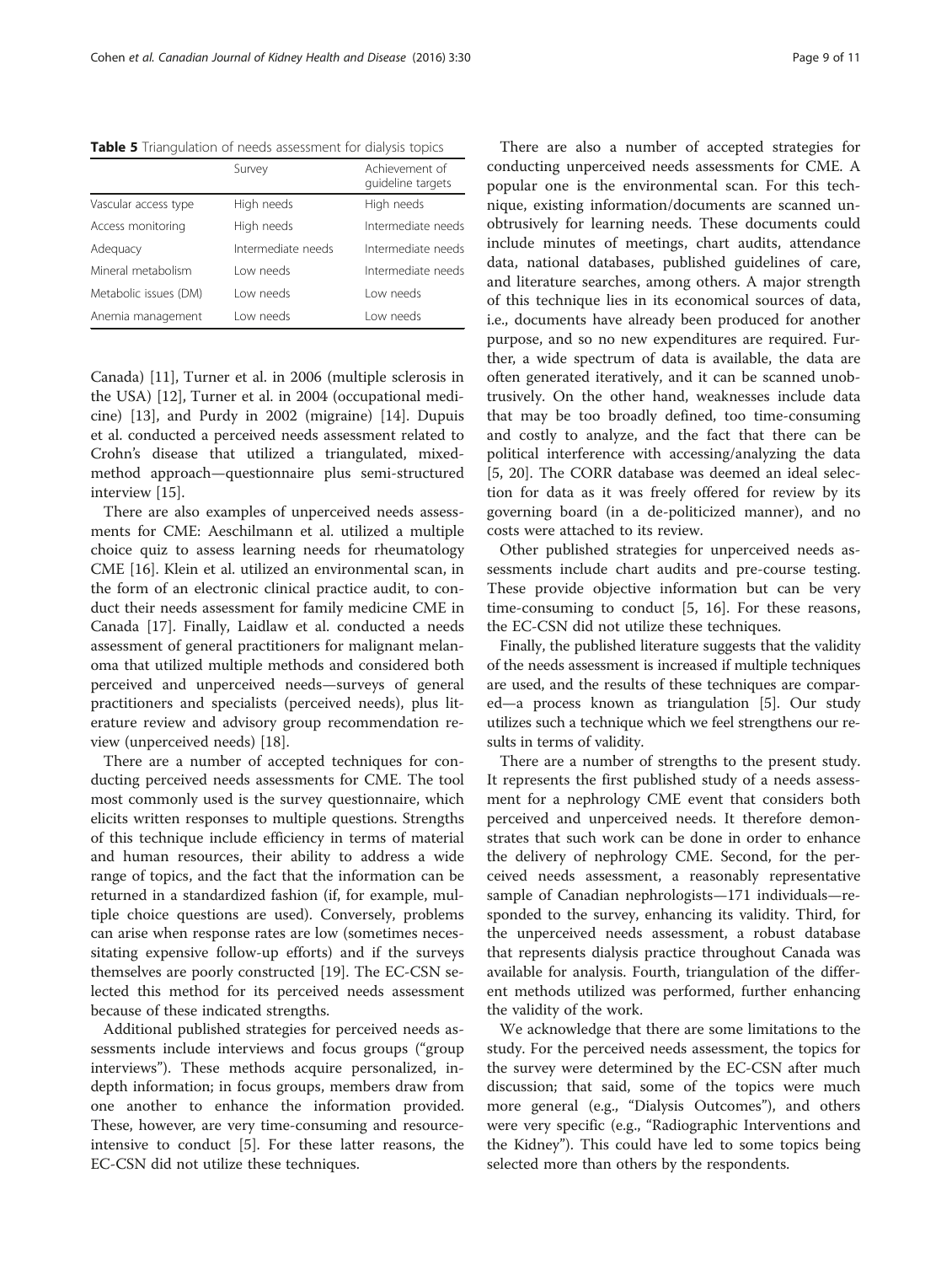<span id="page-9-0"></span>Perhaps the greatest limitation of the unperceived needs assessment is the lack of a standard, validated, published approach for conducting it. The environmental scan, in a general sense, is a validated method, particularly for qualitative data [5]; however, we could identify no standard approach for handling this kind of data. That said, we feel that the method we devised was reasonable—we believe that the panel of experts was able to assess the factors that detract from perfect guideline target achievement and to determine if those factors were nephrologist-related or not. Second, the results were dependent on the availability of CORR data. CORR does not generate data for the non-dialysis-related topics, so the survey results for these topics could not be triangulated with any known reference. Third, the authors concede that the level of evidence cited within published guidelines can be poor; for example, KDOQI's minimum acceptable target for urea clearance (a single pool Kt/V of 1.2 for thrice weekly dialysis) reflects grade 1B level evidence [\[9](#page-10-0)].

A third possible weakness in the unperceived needs assessment is that the targets set by the panel of experts were chosen because they were what the panel felt to be reasonable but were not correlated with patient outcomes. Indeed, the literature does include a number of studies that look at the extent to which achievement of guideline targets predicts outcome. Djukanovic et al. demonstrated that the failure to achieve KDOQI targets for Kt/V, hemoglobin, and PTH was associated with an increased relative risk of time to death in a Serbian hemodialysis population [[21](#page-10-0)]. Anton-Perez et al. demonstrated an inability to meet KDOQI vascular access targets in a Spanish population and showed that this was independently associated with high mortality [\[22\]](#page-10-0). On the other hand, Tangri et al. not only demonstrated variable guideline target achievement for various mineral metabolism factors (calcium, phosphate, PTH) in a British renal registry (hemodialysis plus peritoneal dialysis) but also showed that those patients who achieved guideline targets did not have a survival advantage [\[23](#page-10-0)]. As such, in our view, there is insufficient evidence in the literature to support the use of outcome-based targets for our needs assessment—not all guidelines are addressed, and those that are addressed arrive at inconsistent conclusions.

For part C, triangulation, as for the unperceived needs assessment, there is no validated, published approach for triangulating this kind of data. Most of the published literature that describes triangulation methods for needs assessments involves qualitative data and utilizes analysis of themes derived from such data sources as interviews and focus groups [[15, 18\]](#page-10-0). We do feel, however, that our method of comparing the rank order of the various topics identified by the two assessment methods is reasonable. Second, the triangulation was performed on data that was not quite contemporaneous: The unperceived needs assessment was conducted on data obtained as of December 2013; the survey questionnaire (perceived needs) was administered in April 2015. This was done in order to use the most current data possible when planning the meeting. The likelihood that this introduced significant error is low because (a) the datasets differ only by 16 months and (b) the results of the unperceived needs assessment have not changed very much over the 5 years that this assessment has been conducted.

#### Conclusion

In conclusion, this paper demonstrates that a multimethod needs assessment strategy, that addresses both perceived and unperceived needs, can be generated and applied, so as to enhance the quality of nephrology CME in Canada.

#### Competing interests

The authors declare that they have no competing interests.

#### Authors' contributions

BC was responsible for the design of the needs assessment strategy, the data analysis, and the drafting of the manuscript. LM generated the data for the analysis and reviewed the manuscript. MC and JB assisted with the design of the needs assessment strategy and the data analysis and reviewed the manuscript. All authors read and approved the final manuscript.

#### Acknowledgements

None.

#### Author details

<sup>1</sup>Section of Nephrology, Department of Medicine, University of Manitoba, Winnipeg, MB, Canada. <sup>2</sup> Division of Nephrology and Immunology Department of Medicine, University of Alberta, 11-107 Clinical Sciences Building, 11350 83 Ave., Edmonton, AB, Canada. <sup>3</sup>Department of Medicine Schulich School of Medicine, Kidney Clinical Research Unit, London Health Sciences Centre, Western University, 800 Commissioners Rd., Rm A2-38, London, ON N6A-5W9, Canada. <sup>4</sup>Division of Nephrology, Department of Medicine, Saskatoon Nephrology Group, University of Saskatchewan, 434-230 Avenue R South, Saskatoon, SK S7M-2Z1, Canada.

#### Received: 6 January 2016 Accepted: 19 April 2016 Published online: 24 June 2016

#### References

- 1. Laxdal OE. Needs assessment in continuing medical education: a practical guide. J Med Educ. 1982;57:827–34.
- 2. Davis D, Thomson M-A, Freemantle N, Wolf FM, Mazmanian P, Taylor-Vaisey A. Impact of formal continuing medical education—do conferences, workshops, rounds, and other traditional continuing education activities change physician behavior or health care outcomes? JAMA. 1999;282(9):867–74.
- 3. Davis DA, Thomson MA, Oxman A, Haynes B. Changing physician performance—a systematic review of the effect of continuing medical education strategies. JAMA. 1995;274(9):700–5.
- 4. Bertram DA, Brooks-Bertram P. The evaluation of continuing medical education: a literature review. Health Educ Monogr. 1977;5:330–62.
- 5. Ratnapalan S, Hilliard RI. Needs assessment in postgraduate medical education: a review. Med Educ Online. 2002;7:1–8.
- 6. The Royal College of Physicians and Surgeons of Canada Accreditation Guide for Continuing Professional Development (CPD) Events for Specialists. Part B—planning and provision of educational services. Standard %—assessment of needs. 2009. p. 14–8.
- 7. The Royal College of Physicians and Surgeons of Canada. Syllabus of training objectives for nephrology trainees—medical expert role. [https://collab.royalcollege.ca/share/page/site/SCinNephrology/](https://collab.royalcollege.ca/share/page/site/SCinNephrology/document-details?nodeRef=workspace://SpacesStore/ic56037a-12el-4c5c-9342-860ceaf564)